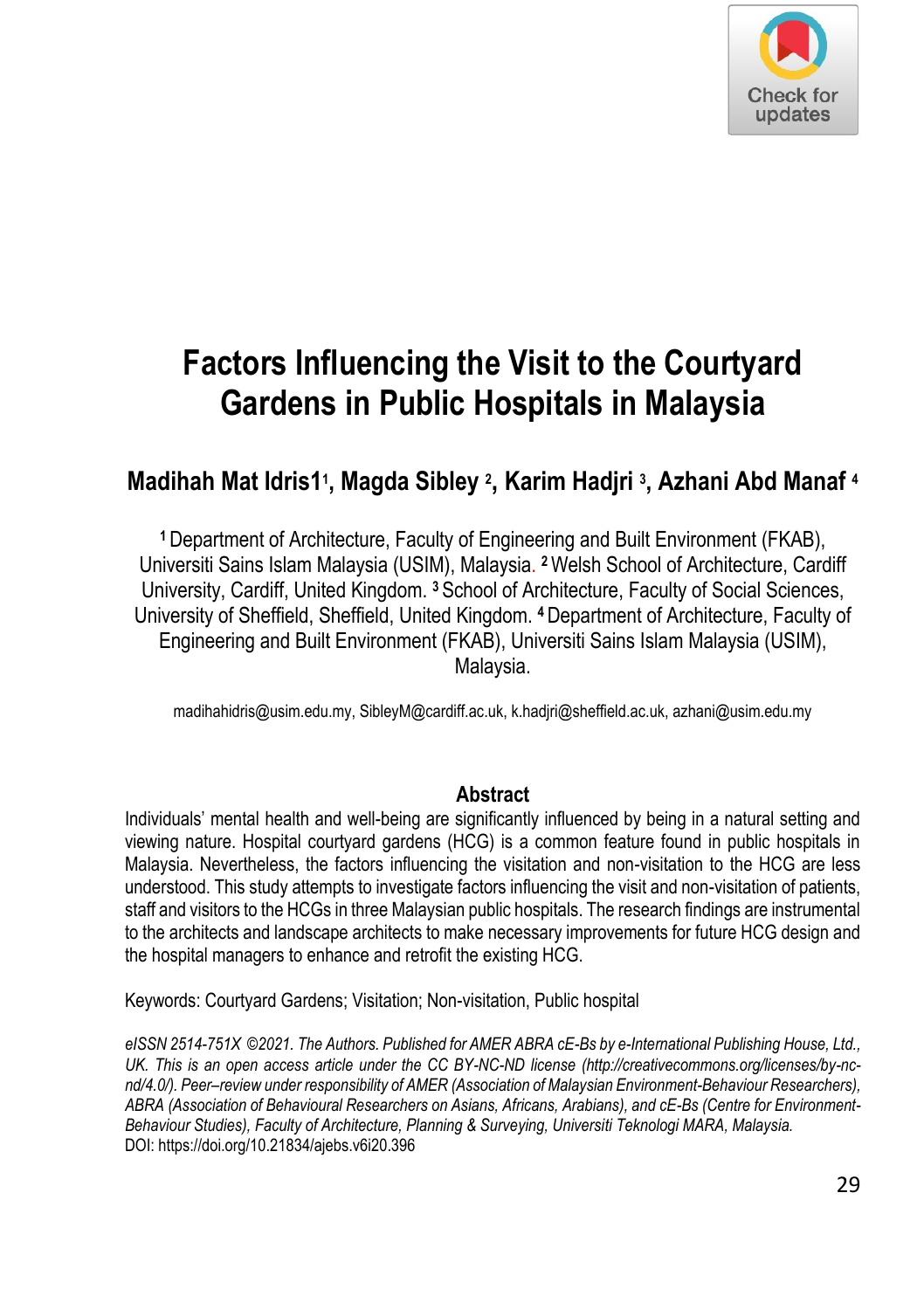## **1.0 Introduction**

The quality of living and working environments have a significant impact on individuals' health and well-being. Staff, patients, and visitors are subjected to stress when they spend long hours in a sterile hospital environment. In contrast, patients' recovery is positively impacted when in contact with nature, either by viewing or being in a garden. Several scholars have attributed the positive role of nature in reducing stress and enhancing relaxation in humans, leading to improved health and well-being (Ulrich et al., 2018; Amat, 2017; Gonzalez et al., 2011; Kim et al., 2009; Verderber and Reuman,1987; Ulrich, 1984). Therefore, health outcomes and stress-coping capacities could be improved by having access to natural settings in hospital buildings (Ulrich et al., 2020; 2018; Cooper Marcus and Sachs, 2014). Furthermore, numerous interventional studies have reported a significant reduction in adult patients' stress levels following nature contacts and interaction, either in a natural setting or walking through nature (Kim et al., 2009; Gonzalez et al., 2011).

Besides providing comfort by improving the microclimatic conditions (Idris et al., 2019; Almhafdy et al., 2013b; 2014), courtyards have been integrated into the built form of hospital buildings to establish restorative environments that will facilitate patients' recovery, mental health and well-being (Idris et al., 2018; Cooper Marcus and Barnes, 1995; Naderi and Shin, 2008). There is data paucity regarding the factors influencing the visit and non-visitation to the HCG in Malaysian public hospitals. Understanding from the perspectives of the HCG users and non-users are fundamentals to determine the factors that entice and motivate them to visit the HCG and issues that refrain them from such activities. Hence, this study aims to identify the factors influencing the visitation and non-visitation of patients, staff, and visitors to the HCGs in three Malaysian public hospitals.

## **2.0 Literature Review**

#### **2.1 Theoretical foundations of restorative environments**

A setting that permits and promotes recovery and restoration from the mental exhaustion of excessive demands and daily errands is a restorative environment (Hartig, 2004, p.273-274). A restorative environment results in positive outcomes such as renewal of cognitive function. better psychological well-being, reduced stress levels, and improved moods. Several original research and empirical studies have documented the benefits derived from nature contact and interaction in terms of stress levels and health outcomes in both urban (non-healthcare conditions) (Thompson et al., 2012; Honold et al., 2016) and healthcare settings (Kim et al., 2009; Gonzalez et al., 2011).

The 'Biophilia' concept is traditionally used to describe the theory of restorative environments. According to Wilson (1984), the idea posits that interaction with nature is a stimulating event that leads to health-related impacts and benefits outcomes in humans, implying that humans react positively to nature. This theory was further expanded by Ulrich (1984), suggesting that the restoration of psychological aspects based on reduced stress levels (Stress Reduction Theory – SRT) is a part of the positive response (Stress Reduction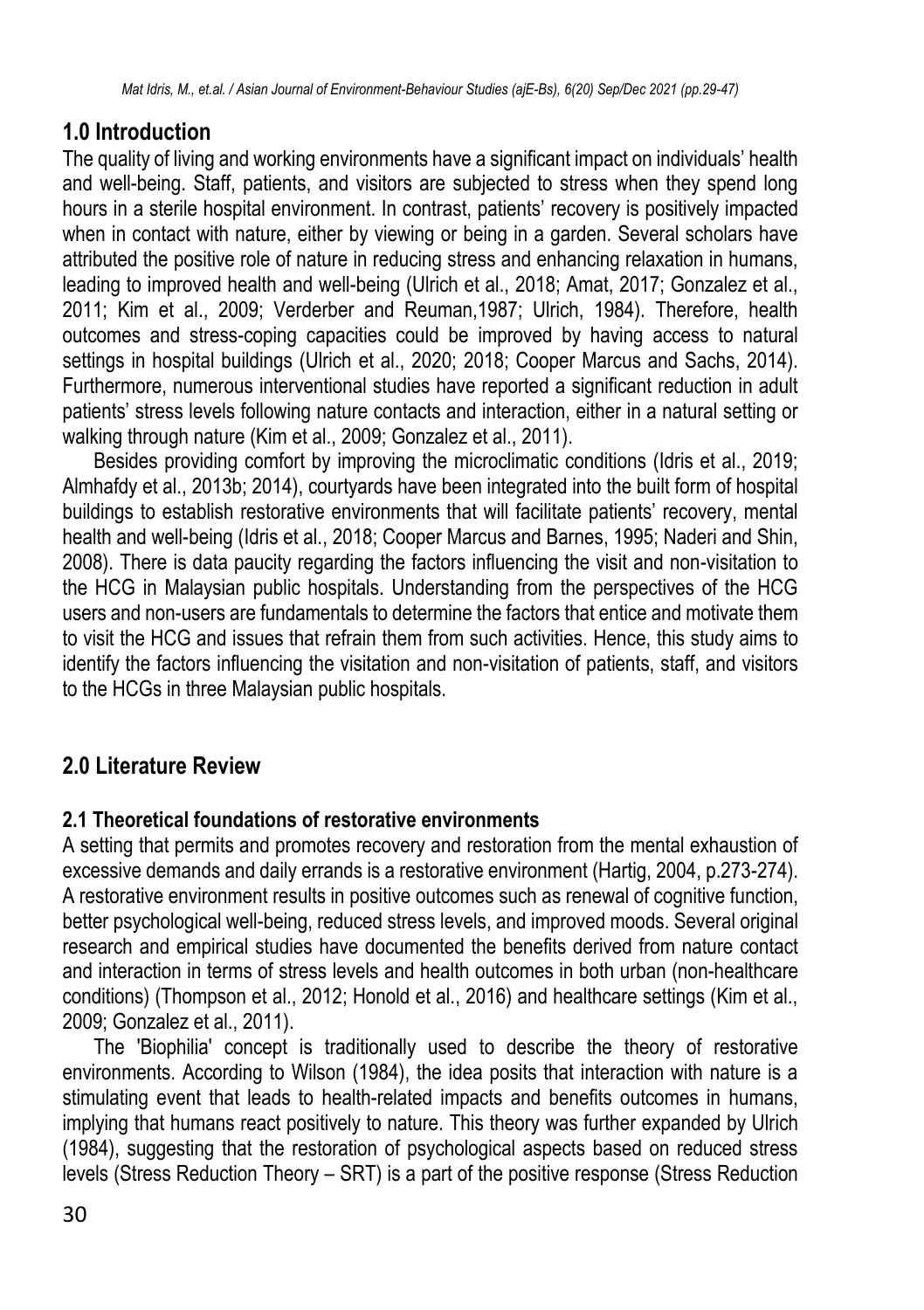Theory – SRT). The (Attention Restorative Theory - ART) was suggested by Kaplan and Kaplan (1989) as another fundamental aspect of a positive response from nature. It assists in the psychological restoration process by regaining direct attention. Both SRT and ART have been substantiated in several empirical research (Ulrich et al., 1991; Staats et al., 2003; Hartig and Staat, 2004; Berto, 2005).

## **2.1.1 Stress Reduction theory (SRT)**

An individual's ability to manage stress and restore good psychological well-being is connected with the potential of natural environments to improve health outcomes (Ulrich, 1984, 1991). These events serve as the foundation of the SRT. The theory is also known as the 'theory of supportive gardens' (Ulrich, 1999), which posits that an outdoor garden in a healthcare setting could serve as a stress-relieving facility if it is designed to promote the following characteristics: (1) natural distraction access; (2) social support; (3) physical activity and exercise; (4) a sense of control (Reference). Additionally, the impacts of outdoor gardens on health outcomes in a healthcare setting are embedded in the theory of supportive gardens (Ulrich, 1999), which comprises four characteristics capable of reducing stress levels and improving health status by enhancing specific coping and restorative resources (See Figure 1).



Figure 1: Conceptual model: Effect of the garden on Health outcomes *Source: Ulrich (1999) and re-illustrated back by the author (2017).*

## **i) Control**

The first component of SRT is a sense of control. Individuals who feel a sense of control refer to people who can determine their actions and decisions in certain situations and determine what others do to them (Gatchel et al., 1989, cited in Ulrich, 1999). Research has shown that providing a sense of control can reduce stress levels and improve the ability to cope with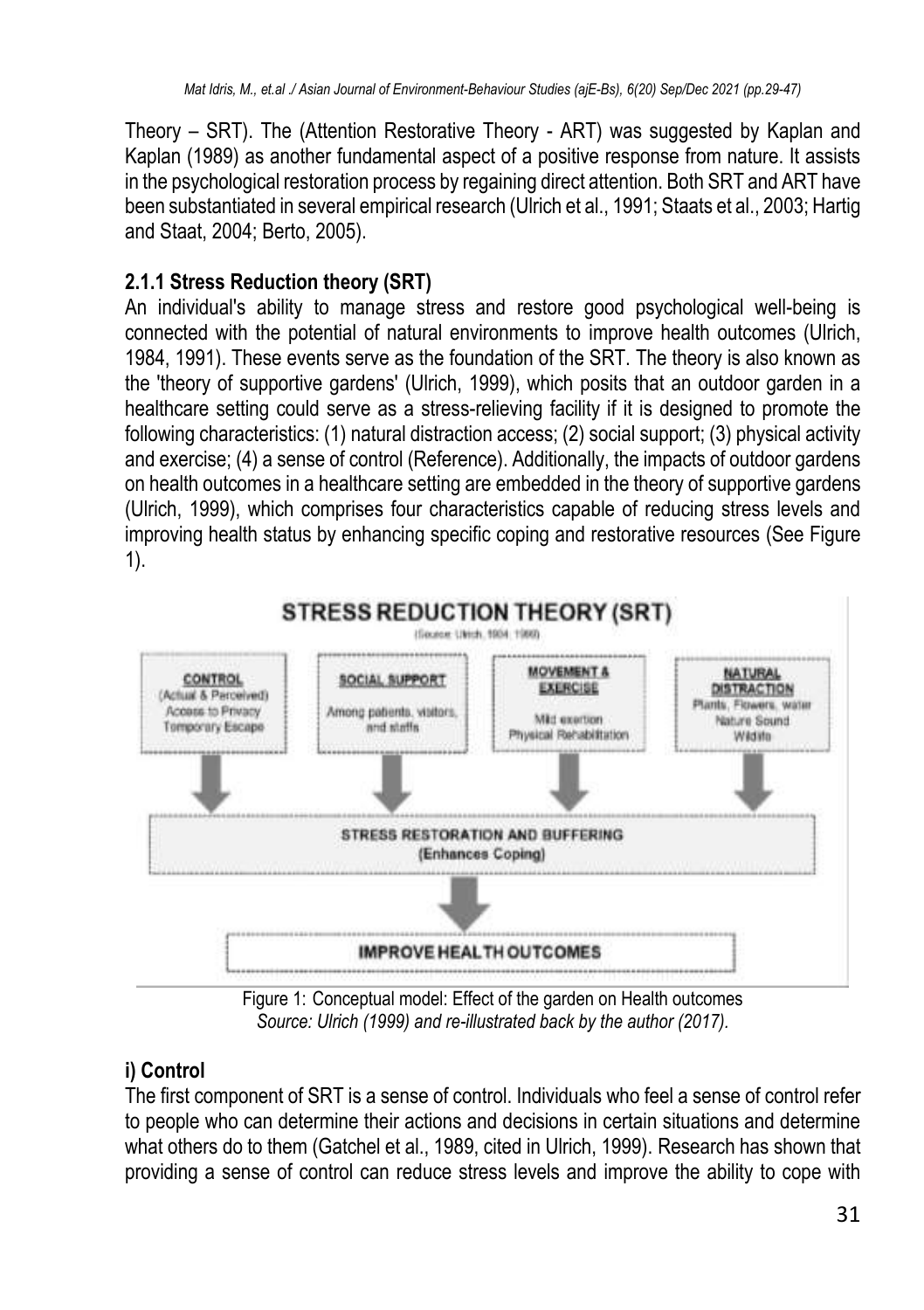stress in an individual (Evans and Cohen, 1987). People who feel a sense of control are healthier compared to those who experience a lack of control (Evans and Cohen, 1987). SRT theory suggests that being in the garden or viewing nature through a window can provide a sense of control for patients, staff and visitors by having a temporary escape or being away from a stressful environment and situation. As such, it helps them to relieve their stress (Ulrich, 1999).

#### **ii) Social support**

The second component of SRT is social support, which refers to care, empathy and emotional, physical and material support that someone has received from other people (Ulrich, 1999). Ulrich (1999, p. 42) highlighted that people who received a higher level of social support experienced less stress compared to those who are often isolated and received low support from others. In addition, Cooper Marcus and Sachs (2014) described social support as also including expressing feelings to the people that they care about such as providing them with a sense of belonging to a group.

#### **iii) Physical movement and Exercise**

The third component of SRT is providing opportunity for physical movement and exercise. Ulrich (1999) emphasised that physical movement and exercise including mild movement can contribute to positive stress-reducing effects for the garden's users in the healthcare setting. There is an abundance of studies highlighting that physical movement and exercise provide both physical and emotional benefits for the perceivers (Norris et al., 1992; Blumenthal et al., 1999; Nabkasorn et al., 2006). For instance, a study conducted with impaired older adults (e.g., patients with chronic lung diseases) reported a positive effect on reducing their stress level and a positive outcome in terms of their psychological change (Blumenthal et al., 1999). Further research conducted by Nabkasorn et al. (2006) also revealed that adolescent females with depressive symptoms who practised jogging exercise reported less stress and lower levels of depression and stress hormones.

#### **iv) Natural distraction**

The fourth component of SRT is a natural distraction (Ulrich, 1999). SRT theory suggests that a natural distraction such as viewing the trees, water, flowers, being in nature and listening to the sounds of nature can promote a positive emotional state in the perceiver (Ulrich, 1999). There is mounting evidence that viewing a natural scene (Ulrich 1984; Verderber and Reuman, 1987) and being in nature (Kim et al. 2009; Gonzalez et al. 2011) can promote restoration from stress for patients in a healthcare setting. In addition, several experimental control studies revealed that viewing nature can positively contribute to a stress-reducing effect in non-patient groups compared to viewing urban scenery (Ulrich, 1981; Ulrich et al., 1991). Moreover, further recent interventional studies have revealed that being in nature and viewing nature contributed to a lower level of stress hormone among the perceivers in a neighbourhood area (Thompson et al., 2012; Honold et al., 2016). Further studies also found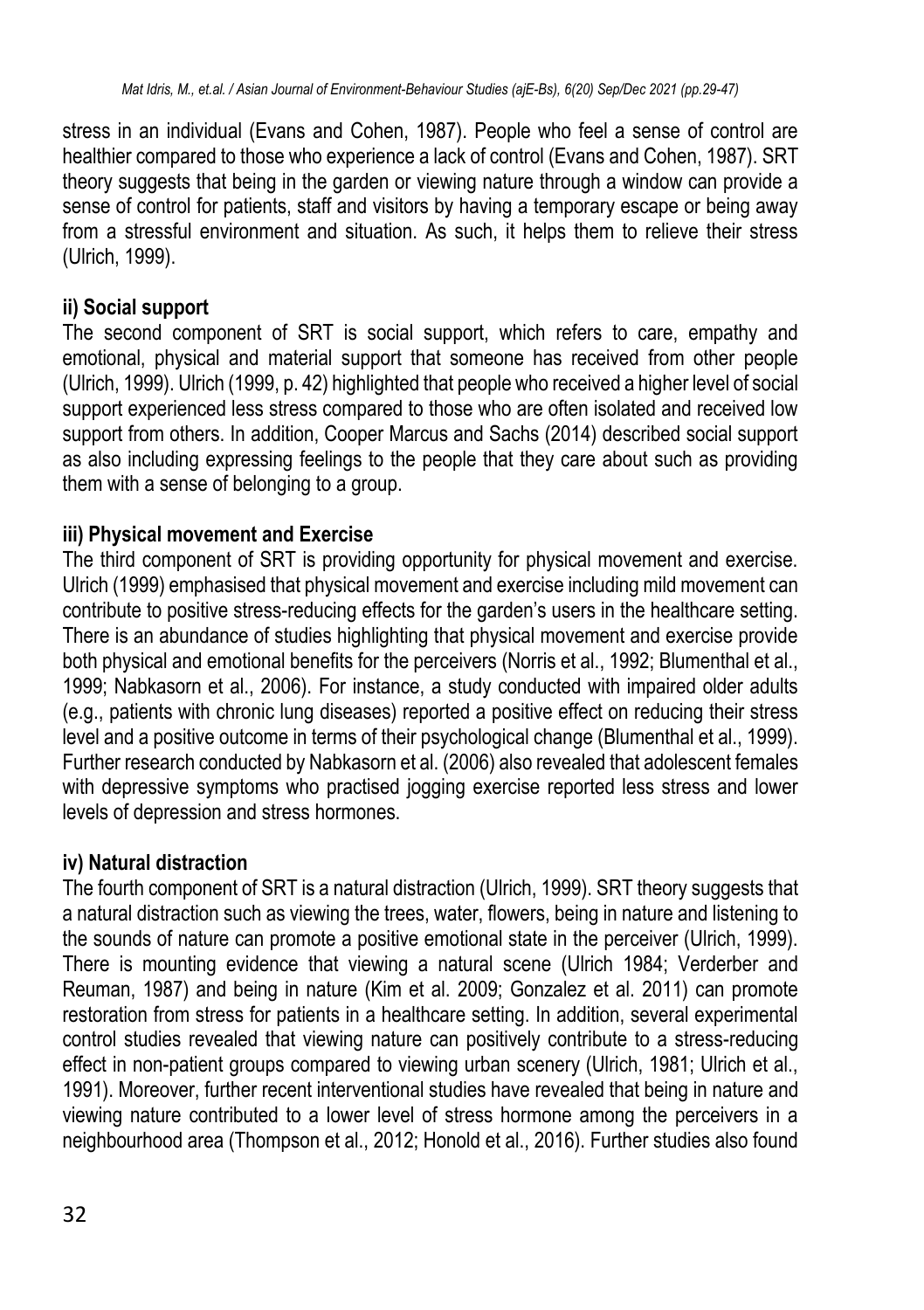that the sound of nature also promotes the restoration effect to its perceivers (Zhang et al., 2017; Payne, 2013; Jahncke et al., 2011; Alvarsson et al., 2010).

#### **2.1.2 Attention Restorative Theory (ART)**

In addition to the emphasis on stress reduction in the healthcare setting as proposed by Ulrich's theory, other ART scholars posited that human-nature interaction could positively boost recovery from the depleted directed attention capacity (Kaplan and Kaplan, 1989; Kaplan, 1995). These researchers further reinstated that ART focus on how human's brain function is influenced by two forms of attentions: 'Direct Attention' and 'Indirect Attention (Cooper Marcus and Sachs, 2014, p.28-29). A persistent attentiveness to execute a stressful or demanding task, which affects the sensory stimuli indirectly and induces mental fatigue, is known as 'Direct Attention'.

On the other hand, 'Indirect Attention" could aid in the recovery process following prolonged mental fatigue. Indirect Attention was described as a state of mind in which mental fatigue is alleviated without pre-conditioned efforts (Kaplan and Kaplan, 1989; Kaplan, 1995). This phenomenon was further elaborated using the term 'soft fascination' that facilitated mental restoration and coping with stress and anxiety. Kaplan and Kaplan (1989) affirmed that interaction with nature, either directly or indirectly (i.e., by viewing or walking in a garden), could contribute positively to mental health and well-being (Cooper Marcus and Sachs, 2014, p.28-29). Four fundamental characteristics of restorative settings identified by ART include being away, fascination, extent, and Compatibility (See [Figure 2\)](#page-4-0).



Figure 2: Conceptual model diagram: component of a restorative environment *(Source: Kaplan and Kaplan, 1989; Kaplan 1995. A diagram is illustrated by Author (2017)).*

#### <span id="page-4-0"></span>**i) Being away**

Being away refers to escaping from a stressful environment or situation or any source of mental fatigue. Apart from having physical contact with nature, such as walking in a forest or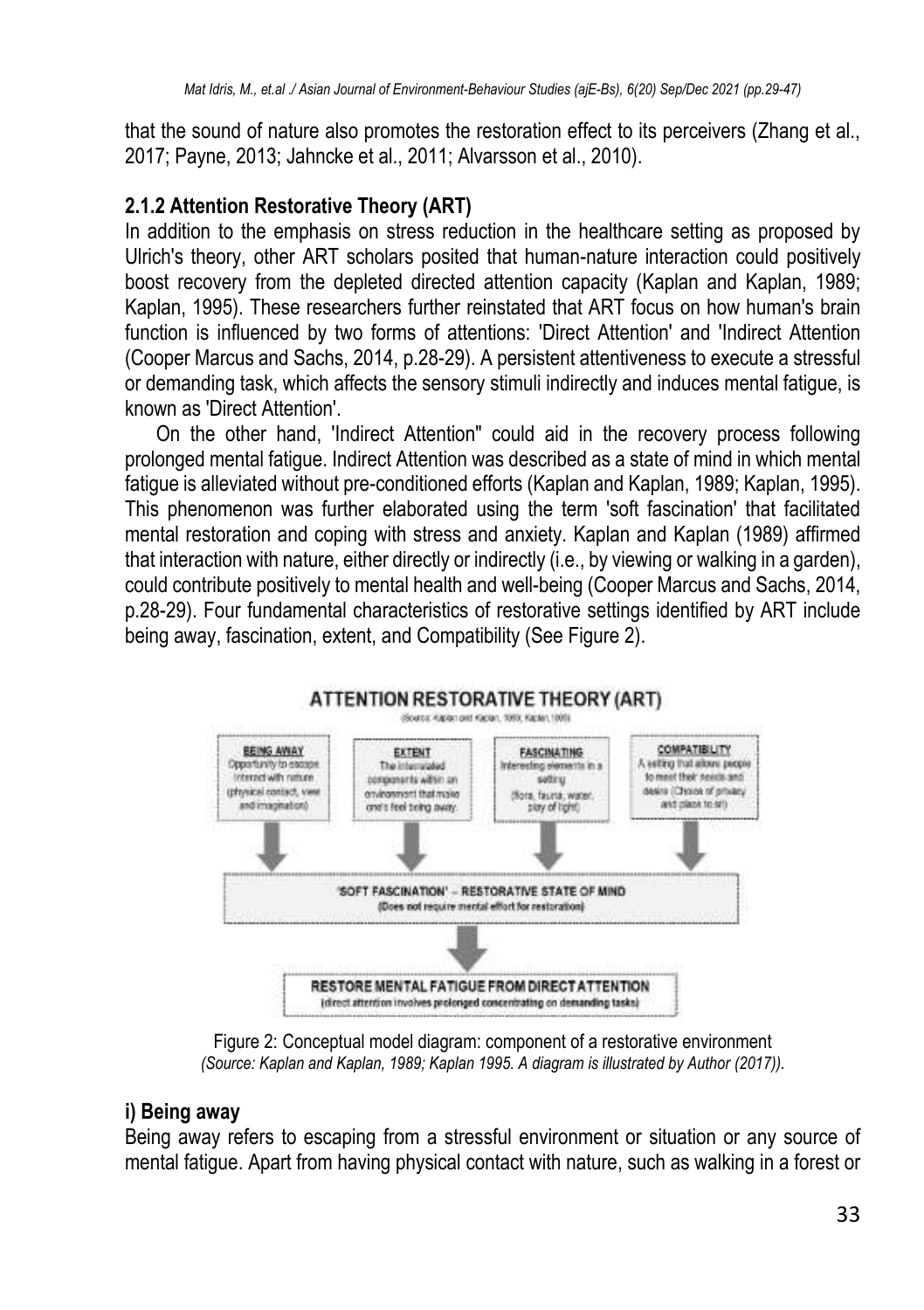garden, it also includes changes in visual terms, such as viewing nature or images of nature or imagining nature in one's mind.

#### **ii) Extent**

Extent refers to the interrelated components within an environment that have all the elements related to one another to facilitate one's mind to feel that they are away. It engages their mind to foster restoration.

#### **iii) Fascination**

Fascination refers to the capability of a pleasant and aesthetical setting to hold one's mind without any mental effort. People not only tend to fascinate with the exciting things in a setting, including the flora, fauna, water and the play of light, but also through a process of thinking and imagining nature (Cooper Marcus and Sachs, 2014, p.28-29).

#### **iv) Compatibility**

Compatibility refers to the characteristics of the environment that have the capability to meet one's needs and inclinations. For instance, the setting allows one to have privacy and fulfil their desire to be alone in that environment. Cooper Marcus and Sachs (2014) also described that incompatibility often happens when one's needs or desires to go outside and interact with nature are not met due to bad weather, inaccessible entrances, and policy matters.



<span id="page-5-0"></span>Figure 3: Illustration indicates the criteria for a restorative environment for the outdoor garden in the hospital.

*(Source: Idris (2020)*

Ulrich (1999) suggested several components of the restorative environment in a healthcare setting that improved the ability to cope with stress and the emotional state of the perceiver. Additionally, Kaplan and Kaplan (1989) also highlighted several factors of restorative environments which resulted in the positive emotional responses and satisfaction of the perceivers. Both SRT and ART theories are the central point of this research because they emphasise the interaction of humans with nature and the role of the natural environment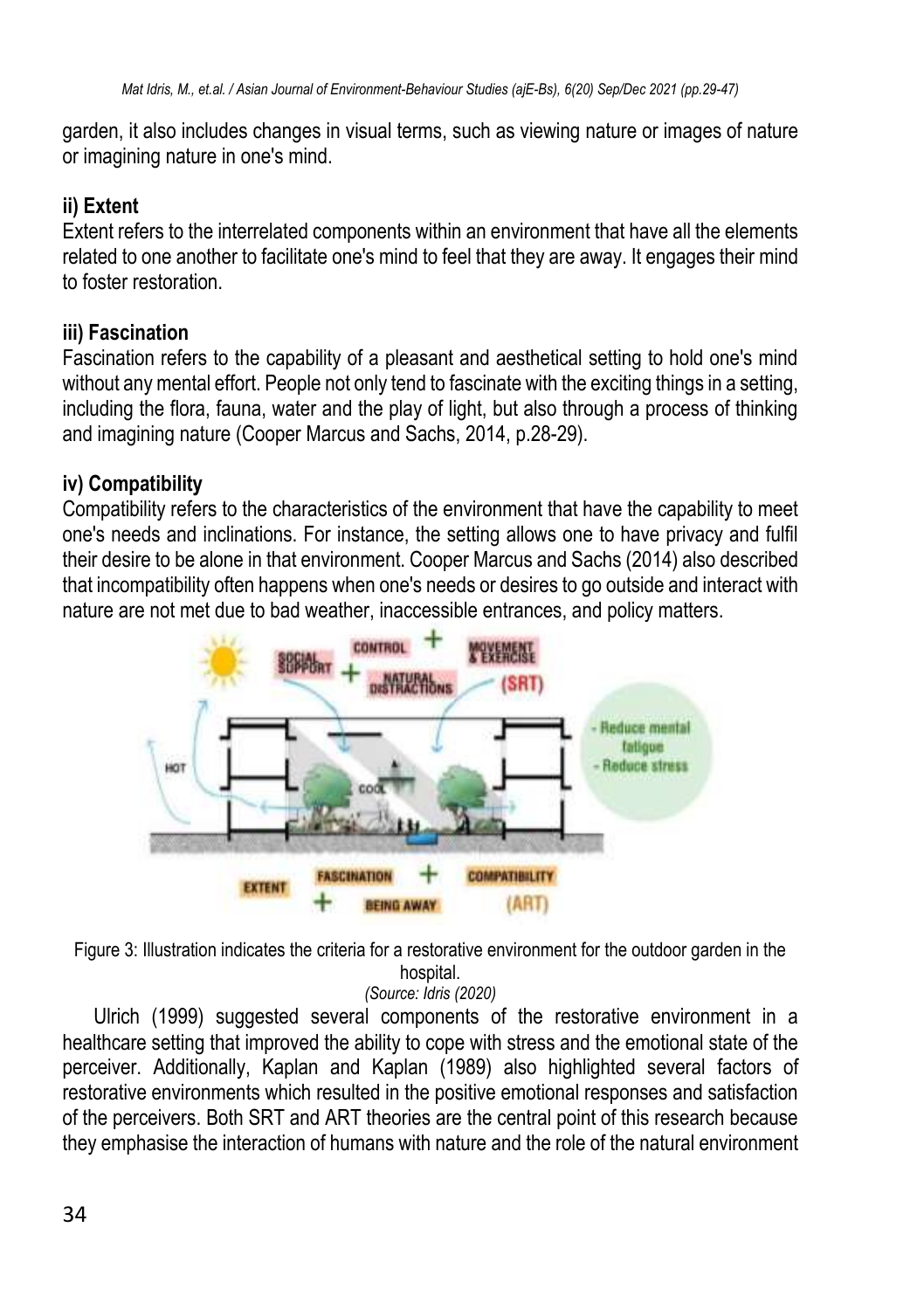in promoting stress recovery, reducing mental fatigue and contributing to positive feelings through fascination and reflection (see [Figure 3\)](#page-5-0).

## **3.0 Methodology**

#### **3.1. Case studies**

Three representative samples of three different HCGs were selected from three Malaysian public hospitals (H1-hospital, H2-hospital, and H3-hospital) located in Johor Bharu, Selangor, and Kedah. The selected case study hospitals represent all types of closed courtyard garden configurations. The research was limited to Peninsular Malaysia and State Government hospitals with bed capacities ranging from 500 to 700 beds because of time and budget constraints and the feasibility of the case study sites (See Figure 4).



Figure 4:

The following criteria were considered for the selection of the case study hospitals:

- (i) design configuration of the courtyard;
- (ii) year of operation;
- (iii) location and size of the courtyard within the building;
- (iv) height of the wall surrounding the courtyard;
- (v) the role of the spaces clustered around the courtyard.

After that, the study sites were visited, and a field investigation was carried out in all the 13 HCGs. These procedures were carried out to ensure that representative samples were selected for the three case study HCGs, and the following six criteria were employed:

- (i) types of users;
- (ii) accessibility;
- (iii) occupancy levels;
- (iv) sites characteristics based on the presence of hardscape and softscape
- (v) feasibility for the subjective assessment study; and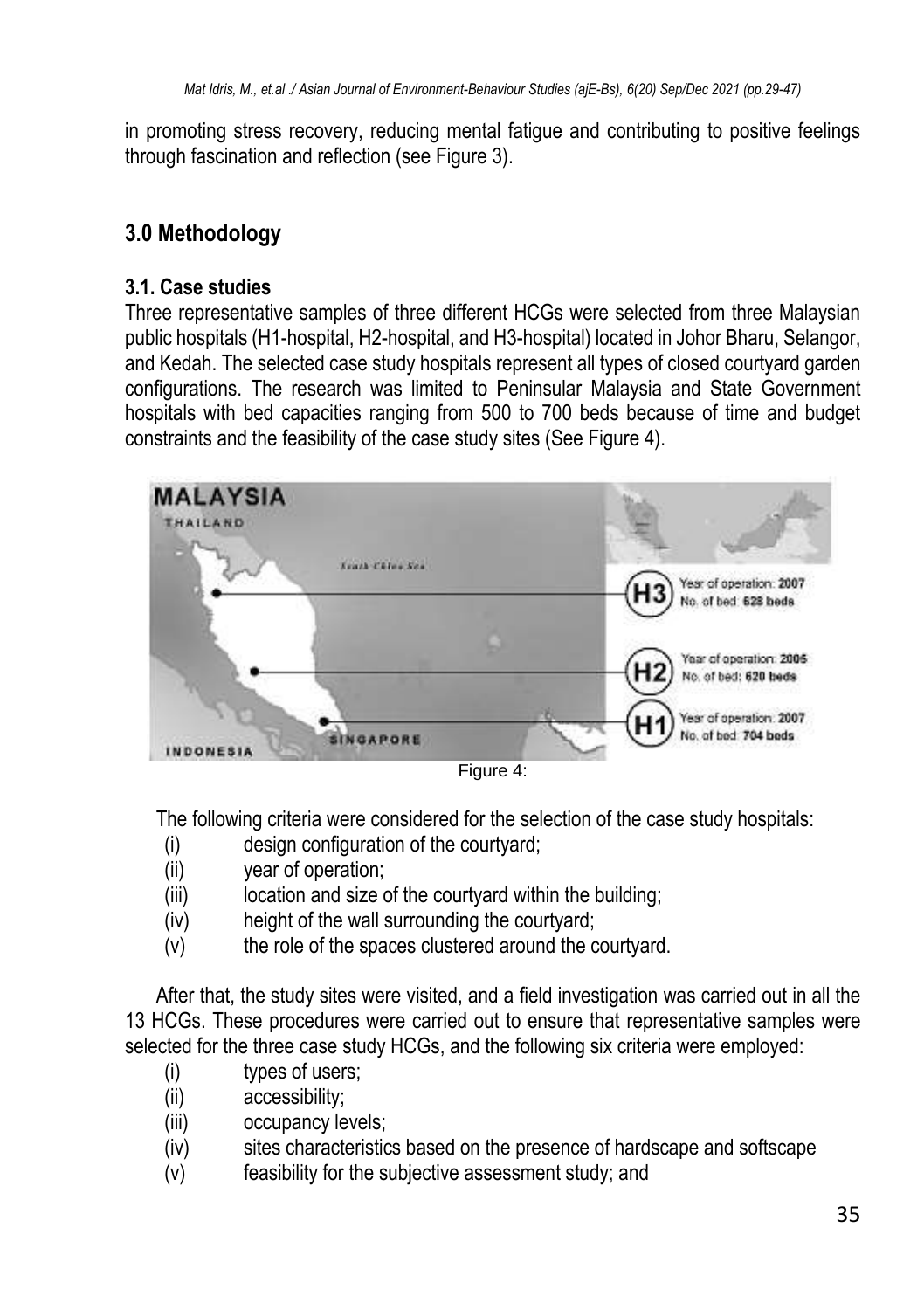*Mat Idris, M., et.al. / Asian Journal of Environment-Behaviour Studies (ajE-Bs), 6(20) Sep/Dec 2021 (pp.29-47)*

(vi) space function and location.

[Figure 5](#page-7-0) and Table 1 show the site plan and the layout of the selected case study HCGs: H1-C1, H2-C3 and H3-C2.



<span id="page-7-0"></span>



*Source: Author (2021)*

#### **3.2. Research methods**

The study methodology was a survey interview with a group of users and non-users. The user's group includes those who visit and spend time in the HCG, whereas the non-users comprise those sitting in the hospital waiting areas or in the lobby. Survey research is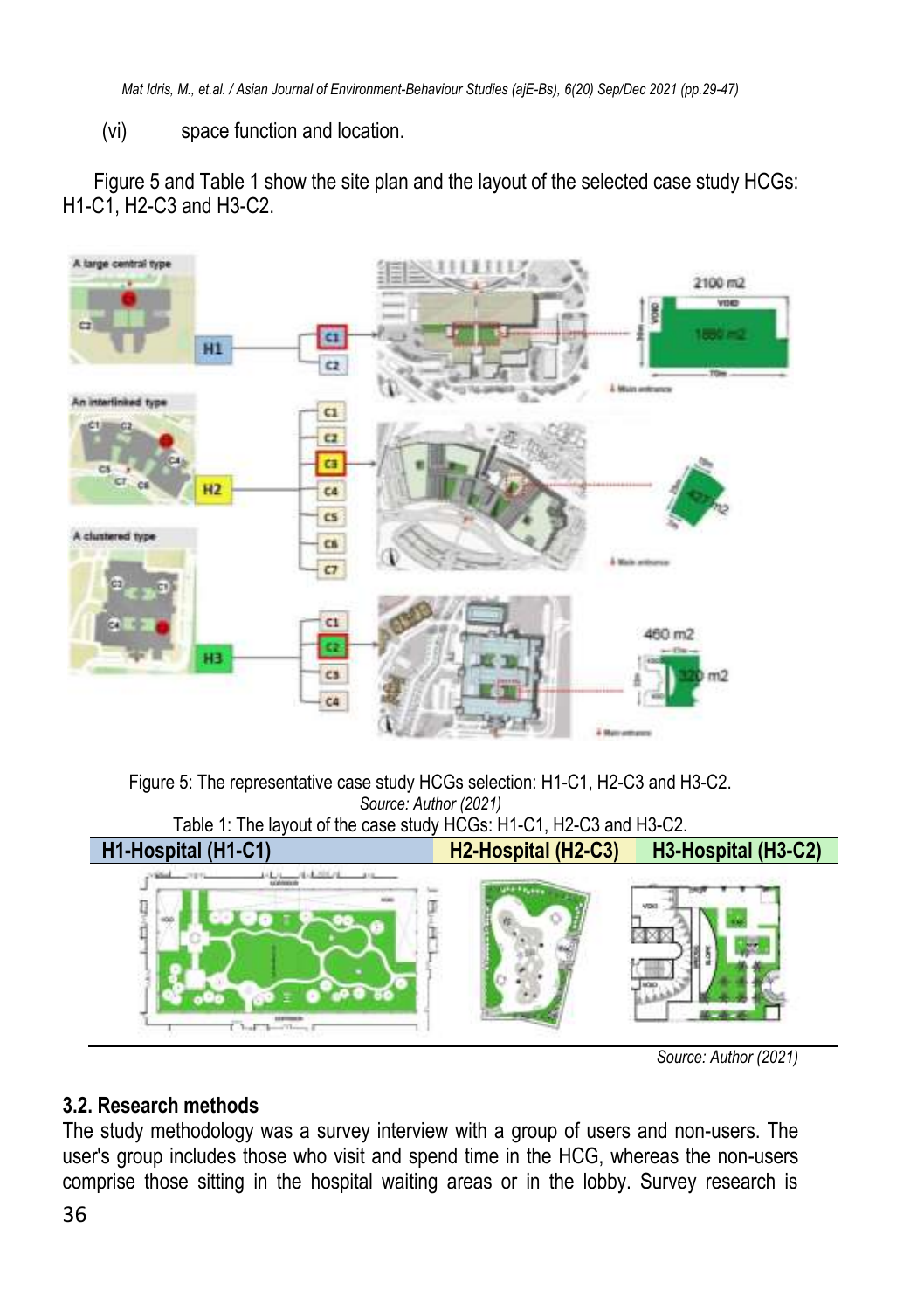essential for this study because it facilitates the use of a representative sample of the population to understand people's trends, attitudes, and opinions. Besides, it also yields the quantitative data needed as an aspect and evidence of the case study (Creswell, 2015). The participation of non-users is required in this research to prevent any data collection bias and subsequent reporting of the results. In each case study HCG, representative samples for the HCG users and non-users were selected using a simple (H1-C1, H2-C3 and H3-C2), implying that an equal chance of selection during the sampling was allocated to each member of the population.

**3.3 A Demographic data of the user's group and non-users group in the selected HCGs** At all three sites, a survey interview was conducted among 120 users (H1-C1 [N = 46]; H2- C3  $[N = 36]$ ; and H3-C2  $[N = 38]$ ) to determine the factors that influenced their visit to the HCG. The visitor's group contributed the highest number of HCG visitors, followed by staff members and patients (See Table 2). Those willing to participate in the study were interviewed, whereas individuals who were simply passers-by or under stress were not included. The respondents who were spending time in the HCG from 9 a.m. to 5 p.m. were interviewed at random during the fieldwork. Additionally, 45 respondents each from the three case study hospitals (H1, H2, and H3) participated in the survey interviews, thus amounting to 135 respondents. A research assistant conducted the survey interviews among the nonusers group while the researcher concurrently interviewed the HCG users group. Similarly, visitors represent the highest number of respondents visiting the HCG, followed by staff and patients (See Table 3).

|                                    | <b>H1-C1</b><br>N=46 (38%)                                                  |                                | <b>H<sub>2</sub></b> -C <sub>3</sub><br>$N = 36(30%)$ |                                 | H3-C2<br>$N = 38(32%)$  |                                     | <b>TOTAL</b><br>N=120 (100%) |                                  |
|------------------------------------|-----------------------------------------------------------------------------|--------------------------------|-------------------------------------------------------|---------------------------------|-------------------------|-------------------------------------|------------------------------|----------------------------------|
| <b>TYPES OF USERS</b>              | 70.1                                                                        |                                | 82.3                                                  | 16.4                            | 71.1                    | 721.1                               | 20                           |                                  |
| Patient<br>Staff<br>Visitor        | 13.0%<br>10.9%<br>76.1%                                                     | $(n=6)$<br>$(n=5)$<br>$(n=35)$ | 19.4%<br>19.4%<br>61.1%                               | $(n=7)$<br>$(n=7)$<br>$(n=22)$  | 7.9%<br>21.1%<br>71.1%  | $(n=3)$<br>$(n=8)$<br>$(n=27)$      | 13.3%<br>16.7%<br>70.0%      | $(n=16)$<br>$(n=20)$<br>$(n=84)$ |
|                                    | Table 3: Demographic data of the non-users group in each representative HCG |                                |                                                       |                                 |                         |                                     |                              |                                  |
| <b>NON-USERS</b>                   | <b>H1-HOSPITAL</b><br>$N=45(33.3%)$                                         |                                | <b>H2-HOSPITAL</b><br>$N=45(33.3%)$                   |                                 |                         | <b>H3-HOSPITAL</b><br>$N=45(33.3%)$ | <b>TOTAL</b><br>N=135 (100%) |                                  |
| <b>TYPES OF</b><br><b>NON-USER</b> | 556                                                                         | 37.8                           | 578                                                   | 28.9                            | 51.1                    | 31.1                                | 548                          | 32.6                             |
| Patient<br>Staff<br>Visitor        | 6.7%<br>37.8%<br>55.6%                                                      | $(n=3)$<br>$(n=17)$<br>$n=25$  | 13.3%<br>28.9%<br>57.8%                               | $(n=6)$<br>$(n=13)$<br>$(n=26)$ | 17.8%<br>31.1%<br>51.1% | $(n=8)$<br>$(n=14)$<br>$(n=23)$     | 12.6%<br>32.6%<br>54.8%      | $(n=17)$<br>$n = 44$<br>$n=74$   |

Table 2: Demographic data of the user's group in each representative HCG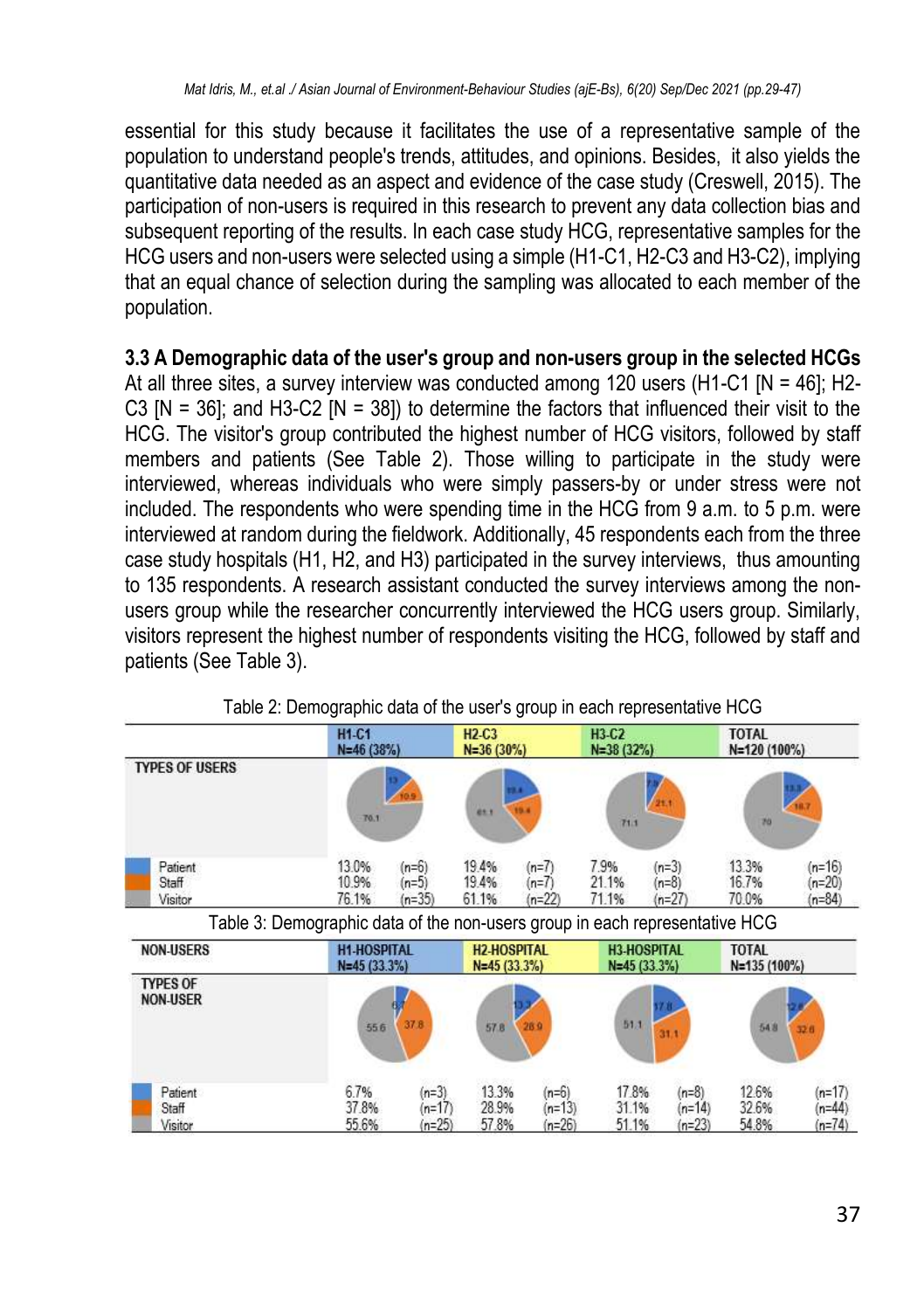## **4.0 Results**

### **4.0 Findings**

#### **4.1. Factors influencing the visitation to the HCG**

For this study, multiple-choice survey questions were used to interview the HCG user group to identify the factors that encourage their visitation to the HCG. Of the total interviewed respondents ( $N = 120$ ), more than half of them affirmed that they wanted to refresh their minds, enjoy the view of the courtyard garden, and relax and rest (See [Figure 6\)](#page-9-0). This is consistent with the findings from a previous study, where the respondents mentioned that the availability of relaxation and resting venue and a likeness for the greenery and pleasant views were their main reasons for visiting the HCG (Idris, 2020).



Figure 6: Factors affecting visitation to the HCG

<span id="page-9-0"></span>Furthermore, contemplating and finding some privacy were the reasons over 20% of the respondents had visited the HCG. Finding a playing ground for children, a distracting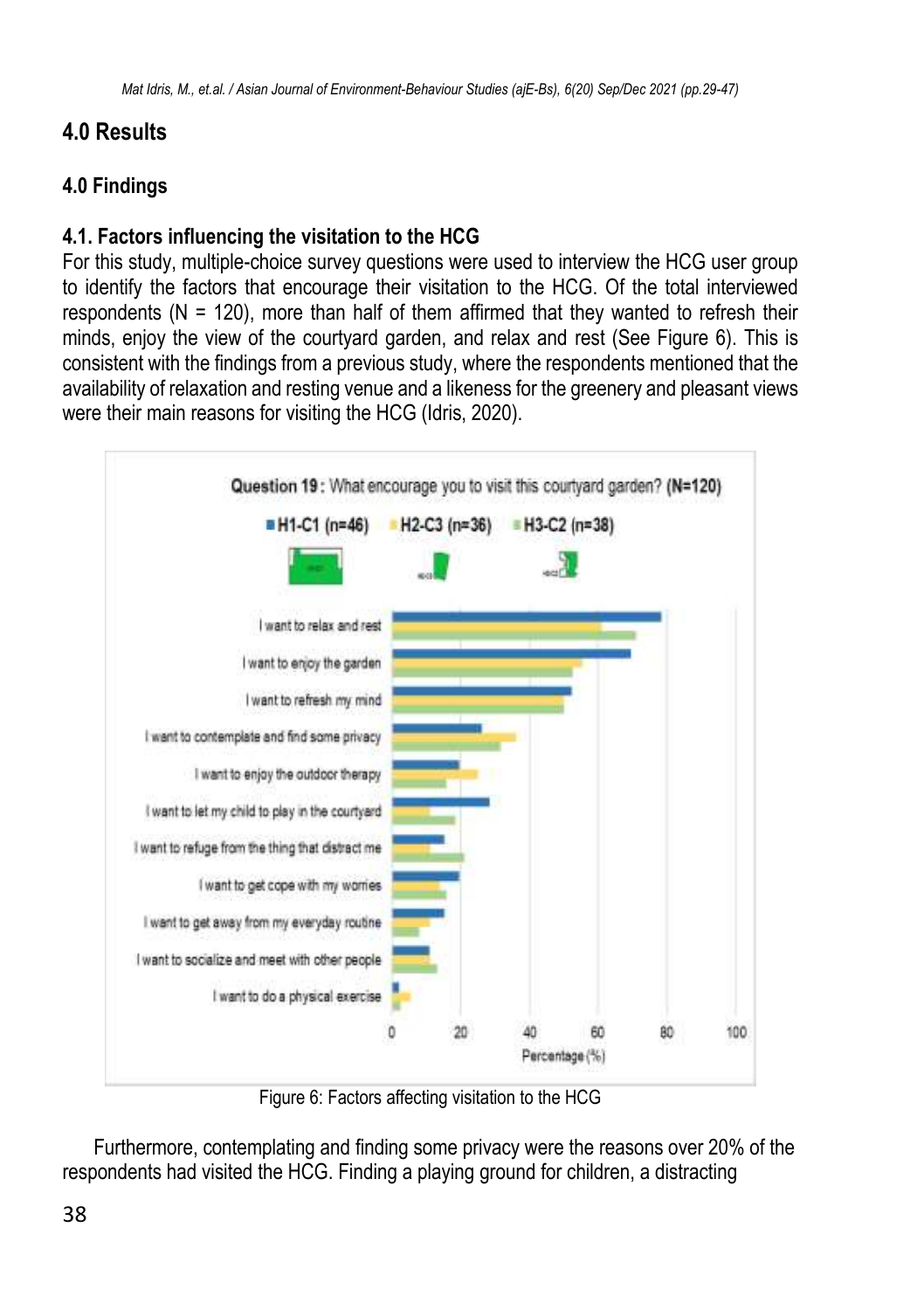refuge, enjoying the outdoor therapy, getting away from daily life activities, socialising and meeting other persons, coping with worries, and performing physical exercise were the other factors that encouraged the respondents to visit the HCG.

#### **4.2. Factors influencing the non-visitation to the HCG**

The non-user group were also assessed for factors that prevented them from visiting the HCG. A total of 135 respondents participated in this survey, and the factors that discouraged HCG visits included physical design, life routine, accessibility, microclimate and safety (See [Figure 7\)](#page-10-0).



<span id="page-10-0"></span>Figure 7: Factors resulted in the non-visitation to the HCG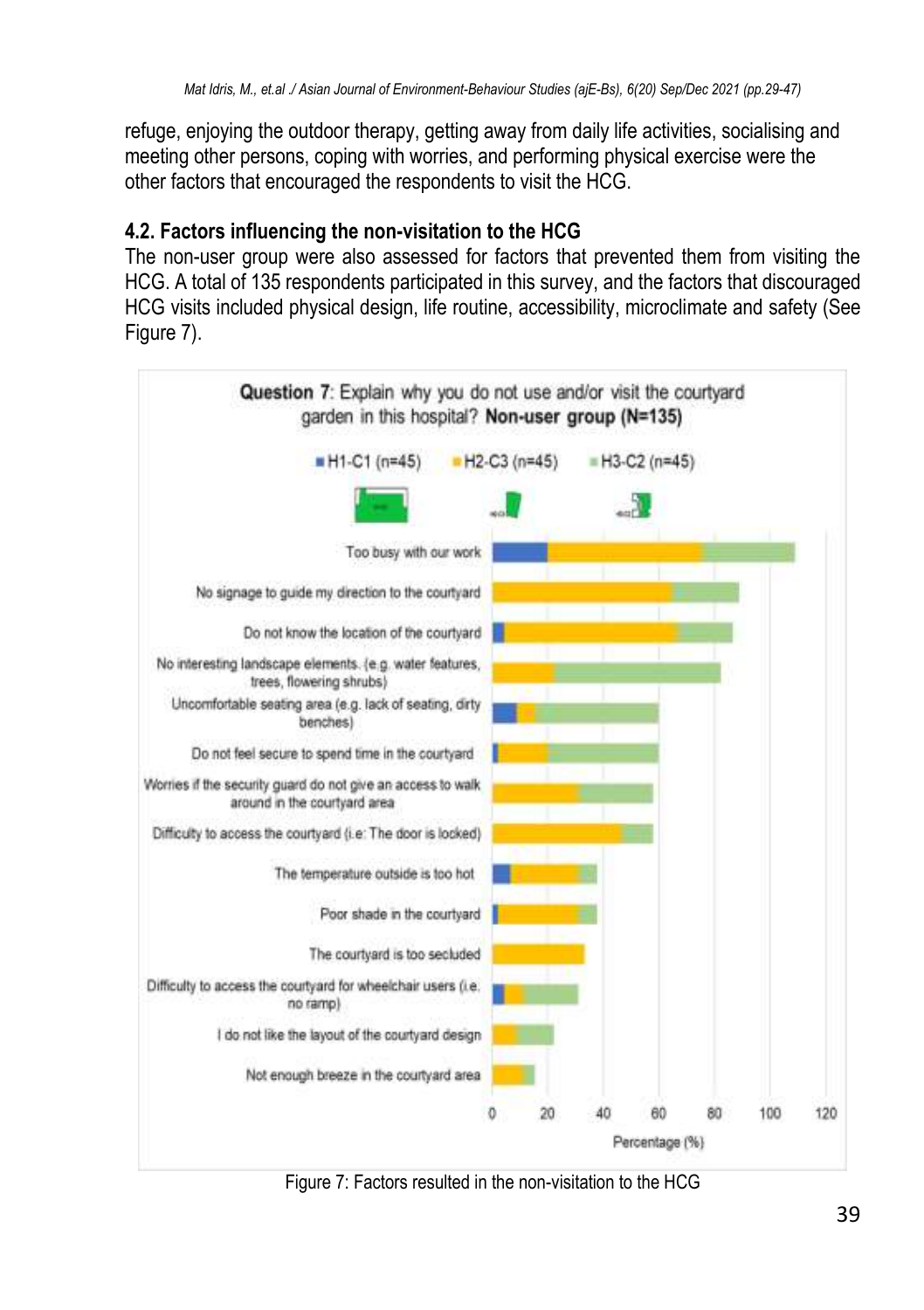The main barrier to HCG visitation was busy life routines, with  $42.9\%$  (N = 21),  $40.8\%$  (N  $= 20$ ), and 16.3% (N  $= 8$ ) of staff, visitors, and patients, respectively asserting to be busy with their daily activities. Visitors to the hospital spend only a few minutes visiting family members in the wards. Patients stated that they visited the hospital for their clinic appointment and did not intend to visit the HCG. Staff also reported being busy treating patients in the ward and managing work in the office.

Regarding the physical design, a higher proportion of respondents (64.4%) in H2-C3 and H3-C2 (24.4%) stated that there was no signage directing them to the HCG. Surprisingly, no respondents in the H1-C1 mentioned this issue because this hospital allocated proper signage to the HCG, which was closer to the main lobby (See Table 4).

| <b>HCG</b>       | <b>DIRECTIONAL SIGNAGE</b>                                                                                                                                                                                                         | <b>MAP</b><br><b>SIGNAGE</b> | <b>LOCATION SIGNAGE</b>                                                                                                                                                                    |
|------------------|------------------------------------------------------------------------------------------------------------------------------------------------------------------------------------------------------------------------------------|------------------------------|--------------------------------------------------------------------------------------------------------------------------------------------------------------------------------------------|
| <b>H1-C1</b>     | The signage indicates the HCG<br>mounted on the wall at the staircase<br>area. However, the font is too small and<br>less visible to other impaired and<br>mobility users                                                          | х                            | Signage provided to indicate the name<br>of the HCG: 'Taman Harmoni' (Peace<br>garden). However, the signage is<br>located on the slope area, making it<br>less visible to hospital users. |
| $H2-C3$          | X                                                                                                                                                                                                                                  | X                            | x                                                                                                                                                                                          |
| <b>H3-C2</b>     | $\mathsf{x}$                                                                                                                                                                                                                       | X                            | x                                                                                                                                                                                          |
| x<br>Map signage | : No HCG signage provided<br>Directional signage : Signage indicates the direction to go to the HCG<br>: Signage indicates the floor plan and location of the HCG<br>Location signage<br>: Signage which shows the name of the HCG |                              |                                                                                                                                                                                            |

|  |  | Table 4: The signages provided in the HCG |
|--|--|-------------------------------------------|
|--|--|-------------------------------------------|

Moreover, most respondents in the H2-C3 stated that they were unaware of the HCG location compared to the other HCGs because the former was too secluded from the main hospital lobby. Issues related to the uncomfortable, lack of seating, and uninteresting landscape elements were highlighted the most by the respondents in the H3-C2 compared to other HCGs (See Table 5).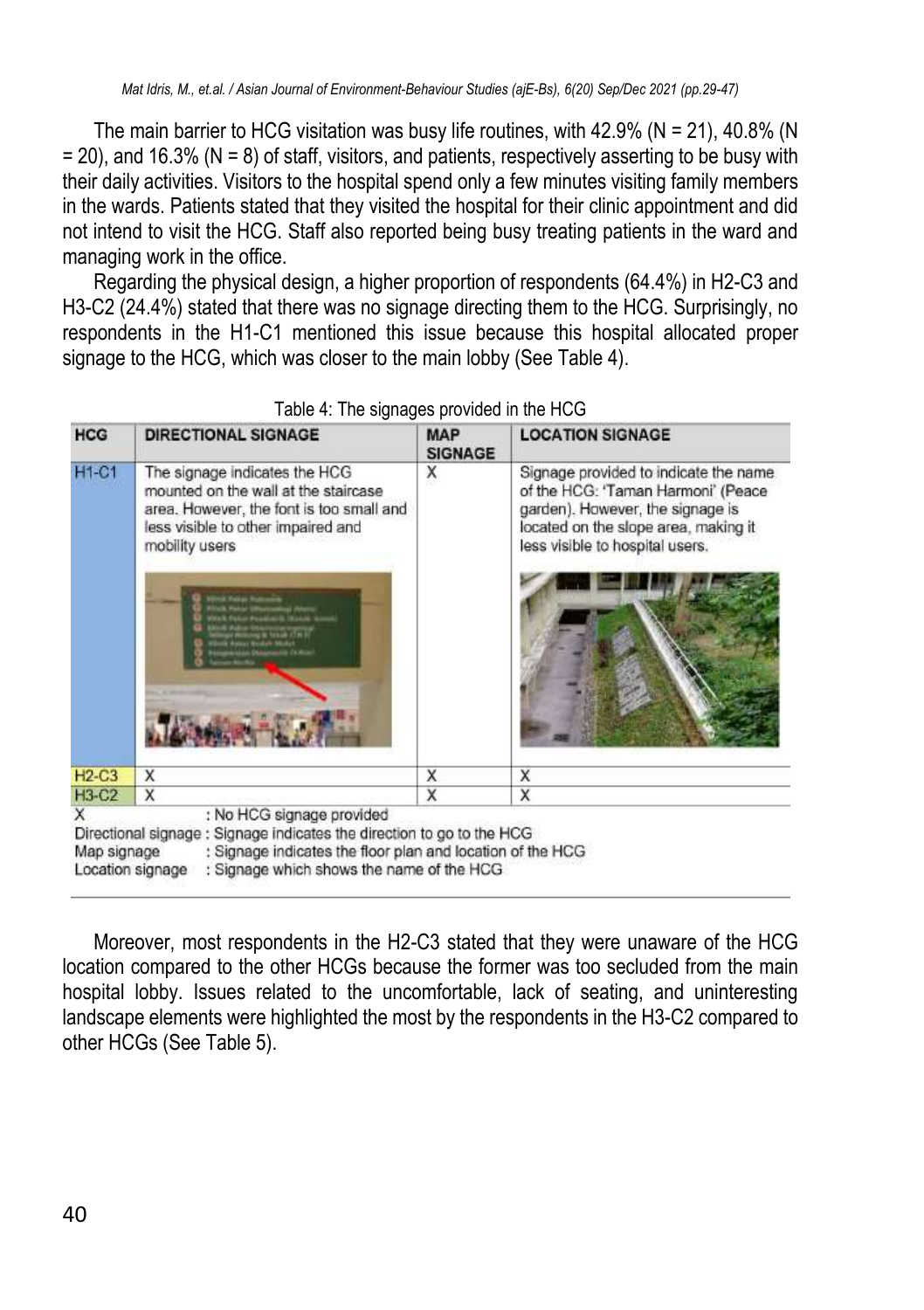|                        |                                         | Table 5: Different types of vegetation in the HCG         |                                                            |
|------------------------|-----------------------------------------|-----------------------------------------------------------|------------------------------------------------------------|
| <b>Description</b>     | <b>H1-C1</b>                            | $H2-C3$                                                   | $H3-C2$                                                    |
| Size                   | 2.100 <sup>m²</sup>                     | H2<br>320m <sup>2</sup>                                   | $H32 + 427m^2$                                             |
| <b>Canopies</b>        | Have a variety of<br>canopy trees       | No canopy trees                                           | Shady palm trees                                           |
| Variety of<br>planting |                                         |                                                           |                                                            |
|                        | - Have a variety of trees<br>and shrubs | - Less variety of<br>trees and shrubs.<br>- Potted plants | - Have the least variety<br>in type of trees and<br>shrubs |

Another barrier that deterred them from visiting the HCG was the lack of accessibility, such as locked doors in H2-C3 and H3-C2 (See Table 6). Difficult access for wheelchair users was also one factor contributing to the non-visitation to the HCG. More respondents in both H2-C3 (40%) and H3-C2 (17.8%) were concerned about their safety and if permitted to visit the HCG. Only 2.2% of respondents felt insecure to visit the H1-C1.

| Description            | <b>H1-C1</b>                          | $H2-C3$                              | <b>H3-C2</b>                |
|------------------------|---------------------------------------|--------------------------------------|-----------------------------|
| Accessibility          | н<br>$+va$                            | H <sub>2</sub>                       | H322                        |
|                        | 90%                                   | 30%                                  | 50%                         |
| Number of<br>entrances | 3 main entrances to<br>access the HCG | Only one door opens to<br>the public | Two entrances to the<br>HCG |
|                        |                                       |                                      |                             |
|                        |                                       |                                      |                             |
|                        |                                       |                                      |                             |

In terms of the microclimate, some respondents complained about the weather outside, was too hot and uncomfortable for them to stay in the HCG: H2-C3 (24.4%), H1-C1 (6.7%), and H3-C2 (6.7%). Some respondents also complained regarding the lack of shade and breeze in the HCGs.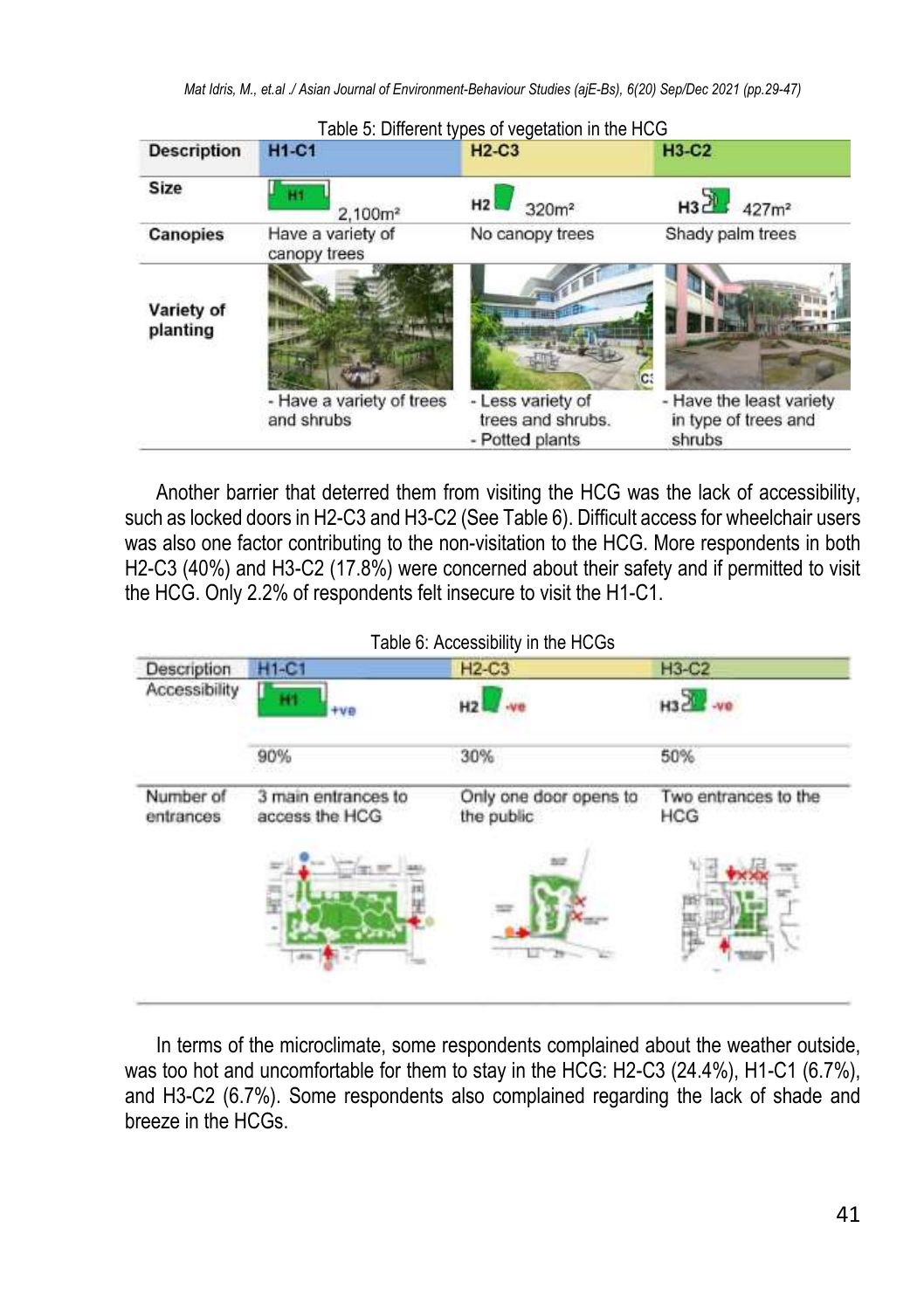## **5.0 Discussion**

#### **5.1 Perceived restorative score in relation to the SRT and ART theory**

In order to determine which HCG was perceived to have the highest restorative score, the users' perceived restorative scores in the three different sites were analysed. As shown in Table 3, the survey findings in terms of the factors encouraging the users to visit the HCG were arranged based on the corresponding components of the two vital theories of the restorative environment: Stress Reduction Theory (SRT) (Kaplan and Kaplan,1989) and Attention Restorative Theory (ART) (Ulrich, 1999) (See Table 3).

|                                                                         | Theory (SRT)                                              |
|-------------------------------------------------------------------------|-----------------------------------------------------------|
| THEORY OF RESTORATIVE ENVIRONMENT<br>ART - Attention restorative theory | SURVEY QUESTION                                           |
| SRT - Stress reduction theory                                           | Question 19: Factors that encourage you to visit the HCG? |
|                                                                         | I want to enjoy the garden                                |
| Fascinating (ART) and                                                   | want to cope with my wornes                               |
| Natural distraction (SRT)                                               | I want to refresh my mind                                 |
|                                                                         | want to relax and rest                                    |
| Being away (ART)                                                        | want refuge from the things that distract me              |
|                                                                         | I want to get away from my everyday routine               |
| Compatibility (ART) and                                                 | want to contemplate and find some privacy                 |
| Control (SRT)                                                           | I want to let my child play in the courtyard              |
| Movement and exercise (SRT)                                             | want to do physical exercise                              |
|                                                                         | want to enjoy the outdoor therapy                         |
| Social support (SRT)                                                    | want to socialise and meet with other people              |

Table 7: Perceived restorative based on Attention Restorative Theory (ART) and Stress Reduction

The results revealed that the main factors that encouraged users to visit the HCG were associated with the components of fascination (ART) and natural distraction (SRT). Specifically, the users intended to enjoy the garden, refresh their minds, cope with their worries, and relax and rest in the HCGs (See [Figure 8\)](#page-14-0).

The SRT theory posits 'natural distraction' as one of the essential components for a restorative environment, which includes providing access to nature such as flowers, plants, water and natural sounds. Based on ART theory, 'fascinating' relates to having the access to interesting elements in the setting such as flora, fauna, water, play and light. Hence, users in the hospital context showed a strong desire to interact with nature and to find relaxing and resting sites, where they can cope with their worries, refresh their minds and enjoy the outdoor garden. However, users' levels of comfort and experiences with the HCG might be affected by the HCG design, which lacks variety in terms of shade, amount of greenery and seating facilities.

This study revealed that more people might be encouraged to visit and spend more time in the HCG if better seating choices are provided, as well as comfortable microclimate and interesting landscape elements, such as water and vegetations features. Numerous previous studies have reported the positive effects of vegetations in reducing HCG temperature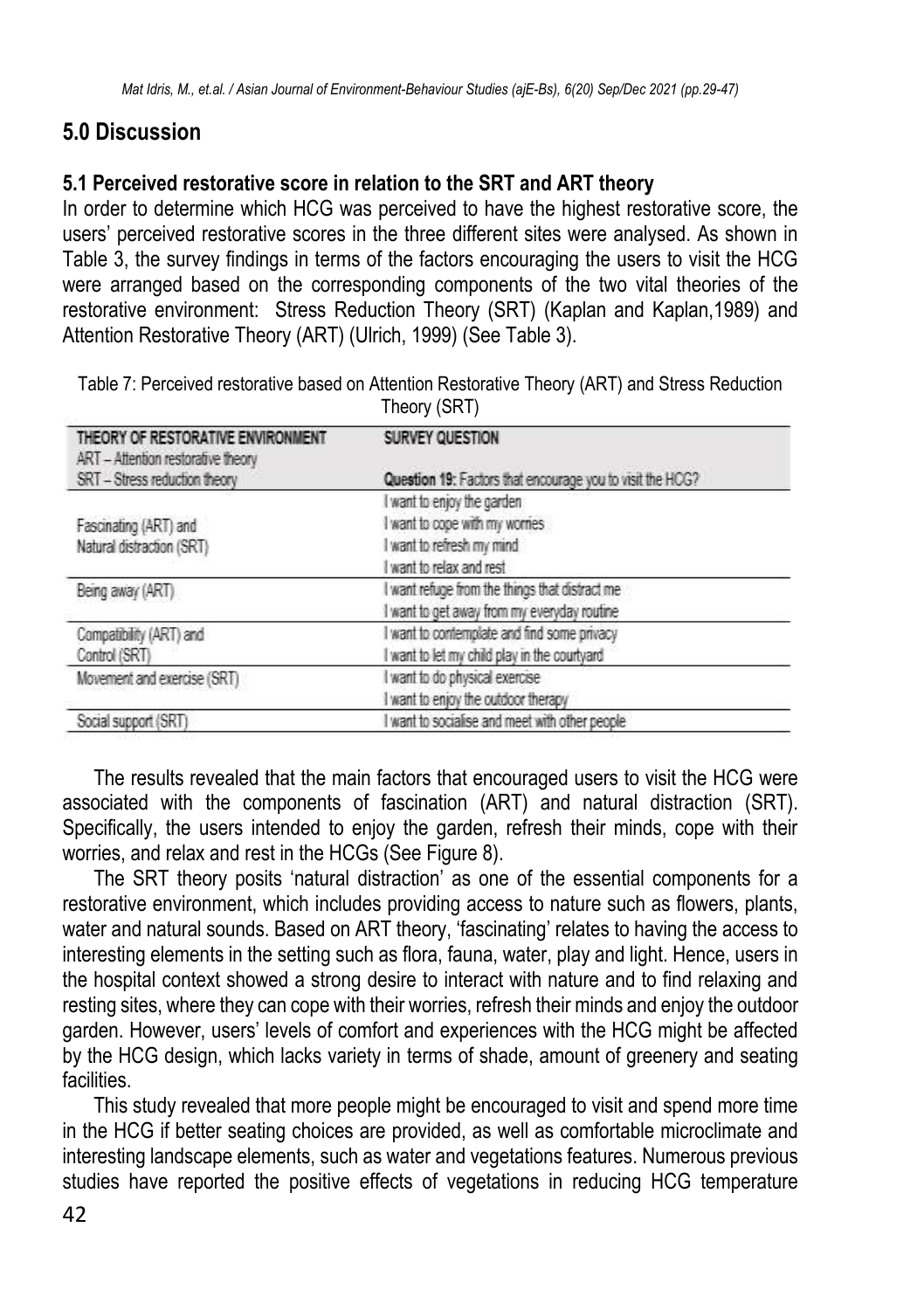(Ghaffarianhoseini et al., 2019; Taleghani, 2018; Morakinyo et al., 2016; Shashua-Bar et al., 2011). A previous study recommended that the vegetation and hardscape of an outdoor garden should be in a ratio of 70:30 (Cooper Marcus and Sachs, 2014). Other researchers found that the outdoor garden has a high amount of greenery, making it more appealing and restorative to users (Jiang et al., 2018; Reeve et al., 2017; Shukor et al., 2012). Additionally, this study highlights that accessibility and visits to the HCG could be improved by simply providing multiple entrances or entries to the facility. Such a provision will prevent disorientation and confusion and shorten the walking distance to the outdoor garden exit point. The findings corroborate the results of Said et al. (2007), who advocated for multiple doors to improve access to outdoor gardens.



Figure 8: Percentage of perceived restorative score of each case study site

<span id="page-14-0"></span>The importance of providing directional signage and visual access to the HCG was also demonstrated in this study. This practice will facilitate wayfinding and guide users to the facility and enhance usage. Several researchers reported that wayfinding and spatial navigation promoted individuals' experiences and made them feel connected between the spaces in the hospital (Sivaji et al., 2015; Jiang and Verderber, 2017; Shamsuddin et al., 2016; Alvaro et al., 2018). Users' orientation and spatial navigation improved while in the hospital, which was attributed to the landmark features provided by courtyard gardens and atriums (Peavey, 2015; Adams et al., 2010).

Based on the overall findings regarding the factors influencing HCG visitation and nonvisitation, H1-C1 showed a better restorative environment than the other case study sites. This emphasises the significance of careful planning and ongoing maintenance of the HCGs'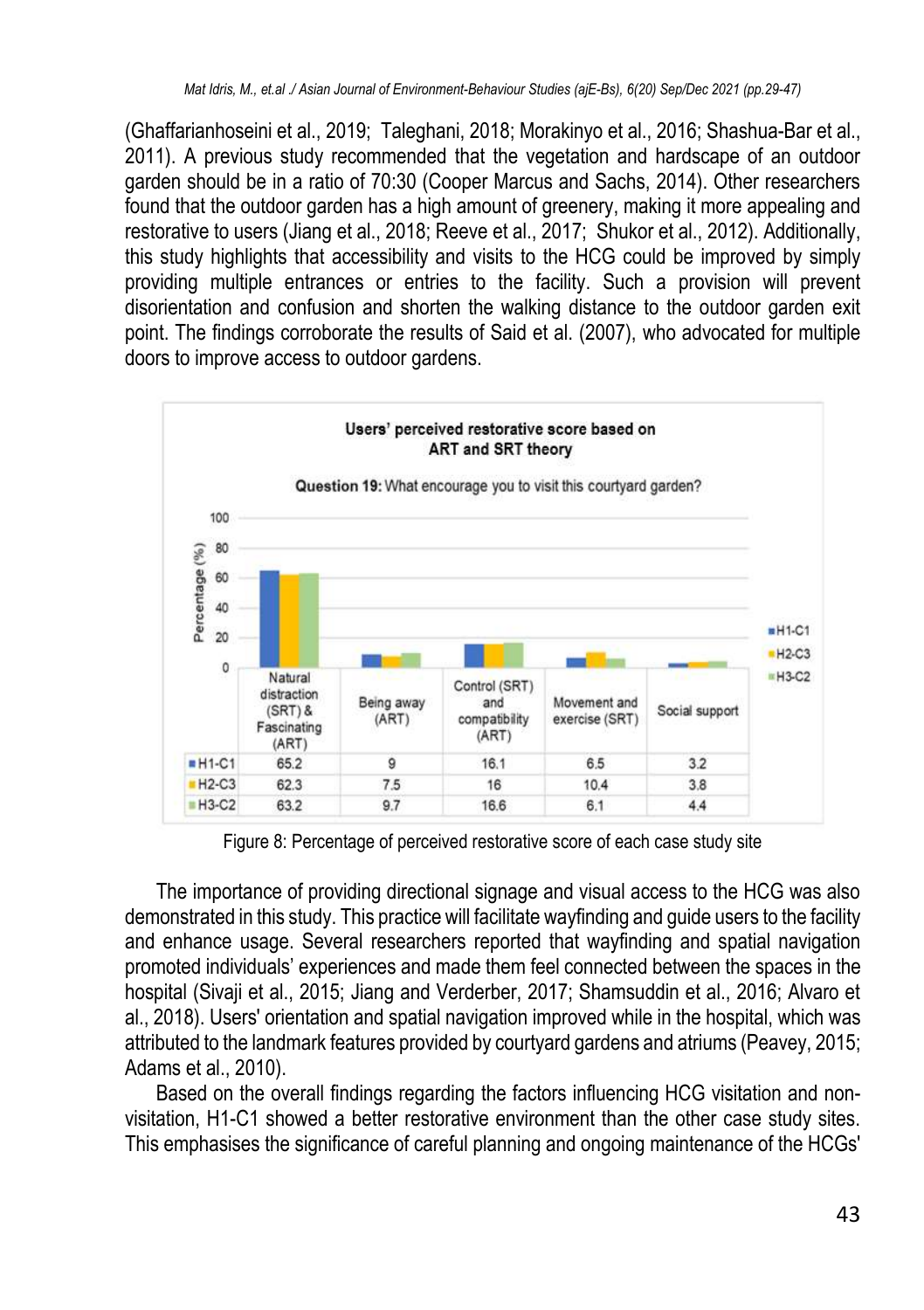existing facilities and landscape elements to provide a better and more comfortable environment for the intended users.

#### **6.0 Conclusion**

This study identified the factors affecting the staff, patients and visitors to visit the HCG, which included their desire to relax and rest in a natural environment, temporarily stay away from the hospital's indoor areas, and refresh their minds. Five critical findings were found to discourage people from visiting the HCG: i) busy life routines; ii. improper hardscape and softscape design; iii. accessibility issues for both normal and disabled people; iv. concern on safety issues; and v. unshaded and less breezy microclimate. This study contributes to the existing body of knowledge regarding the environmental and behavioural factors related to the utilisation of outdoor spaces. On a broader note, these findings are relevant to any related field focusing on restorative environments in other building typologies of a tropical climate. Finally, the research findings are instrumental in formulating the framework for an effective courtyard design for a future healthcare facility, which will be useful to the researchers, architects and landscape architects, facility managers, and policymakers.

The limitations in this study are well acknowledged. Only a small sample of the HCG users from all the study sites participated in the survey interview. It is important to note that the number and variation of sample size were based on the general population of the HCG users and non-users who were on-site during the fieldwork. Nevertheless, if there were no time and budget constraints, recruiting an equal sample of visitors, staff, and patients as the representative sample in each study site would be more fruitful. This will ensure more diverse feedback from different groups and the generalisation of the results. Looking at the current issue of indoor air quality and mental health during the Pandemic COVID-19, future studies could focus on how to redesign the HCG that not only meet the intended environmental and restorative roles but also able to respond to the physical distancing measures in controlling the spread of COVID-19 in public outdoor spaces.

#### **Acknowledgements**

The authors would like to thank the Malaysian Ministry of Higher Education and the Universiti Sains Islam Malaysia (USIM) for funding this study. The author would also express gratitude to the Malaysian Medical Research Education Centre (MREC) for granting research ethics approval to carry out research in their premises (KKM/NIHSEC/P17-1640 (5)). Thanks for those who had involved and contributed to this research.

## **References**

Almhafdy, A., Ibrahim, N., Ahmad, S. S., & Yahya, J. (2013). Courtyard Design Variants and Microclimate Performance. In *Procedia - Social and Behavioral Sciences* (Vol. 101, pp. 170–180). Elsevier. https://doi.org/10.1016/j.sbspro.2013.07.190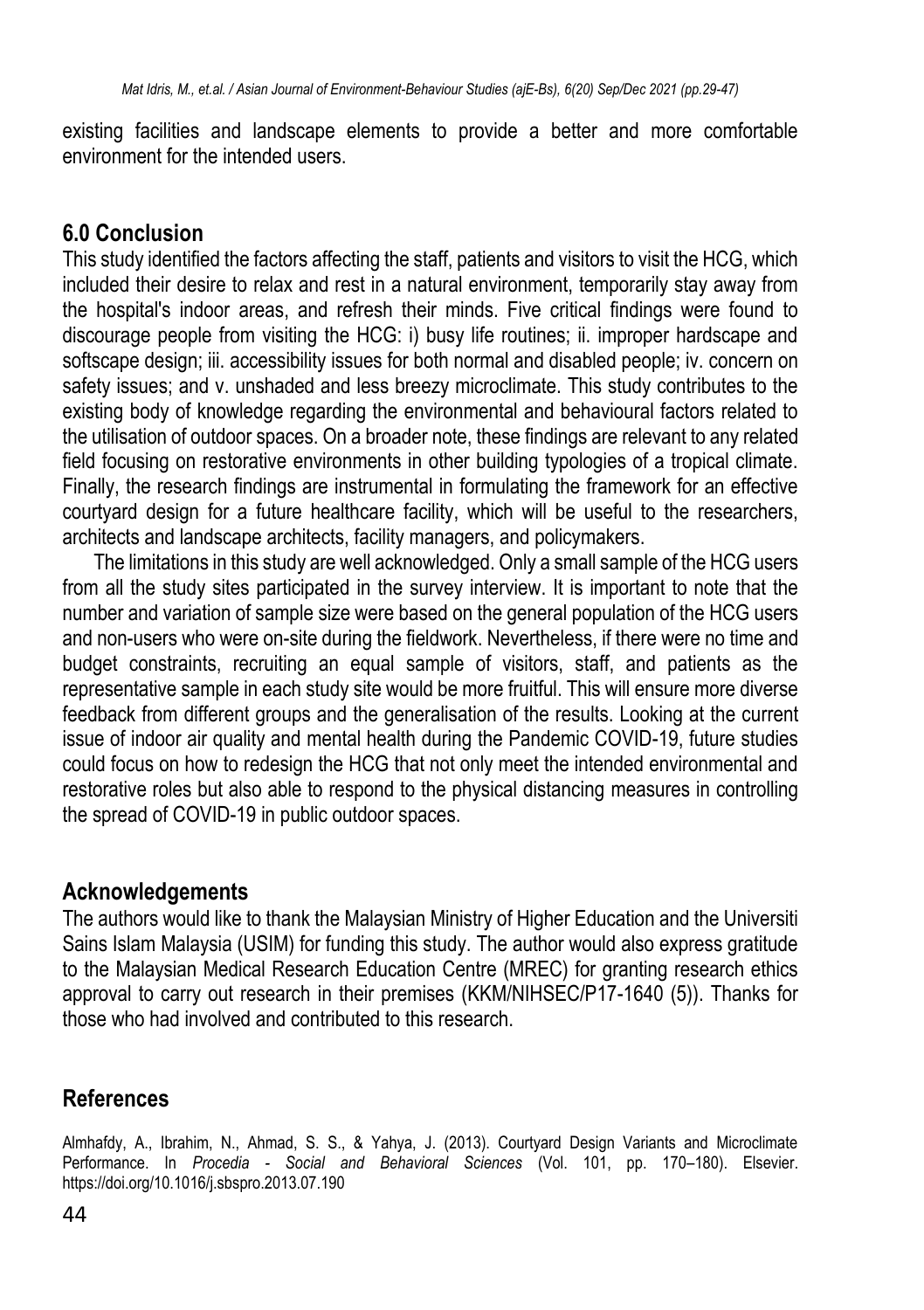Almhafdy, A., Ibrahim, N., Ahmad, S. S., & Wan Salleh, W. M. N. (2014). Courtyard as microclimatic modifier: Experimental study on actual site. *Applied Mechanics and Materials*, *567*, 14–19.

Amat, N. S. A. (2017). *Preference for green outdoor environment over indoor spaces by cardiac survivors with walking as a rehabilitative activity.* Unpublished Master Thesis, Universiti Putra Malaysia.

Berto, R. (2005). Exposure to restorative environments helps restore attentional capacity. *Journal of Environmental Psychology*, *25*(3), 249–259. https://doi.org/10.1016/j.jenvp.2005.07.001

Cooper Marcus, C., & Barnes, M. (1995). *Gardens in healthcare facilities: Uses, therapeutic benefits, and design recommendations*. Concord, CA: Center for Health Design.

Cooper Marcus, C., & Sachs, N. A. (2014). *Therapeutic Landscapes: An Evidence-Based Approach to Designing Healing Gardens and Restorative Outdoor*. New Jersey, Canada: John Wiley and Sons.

Creswell, J. W. (2015). *A concise introduction to mixed methods research* (Eds). SAGE Publication Ltd. Retrieved from

https://books.google.com.au/books/about/A\_Concise\_Introduction\_to\_Mixed\_Methods.html?id=KeyRAwAAQBAJ& pgis=1

Ghaffarianhoseini, A., Berardi, U., Ghaffarianhoseini, A., & Al-Obaidi, K. (2019). Analysing the thermal comfort conditions of outdoor spaces in a university campus in Kuala Lumpur, Malaysia. *Science of the Total Environment*, *666*, 1327–1345. https://doi.org/10.1016/j.scitotenv.2019.01.284

Gonzalez, M. T., Hartig, T., Patil, G. G., Martinsen, E. W., & Kirkevold, M. (2011). A prospective study of group cohesiveness in therapeutic horticulture for clinical depression. *International journal of mental health nursing*, *20*(2), 119-129.

Hartig, T. & Staat, H. (2004). 'Restorative environments', *Encyclopedia of Applied Psychology*, 3, pp. 273–279.

Honold, J. *et al.* (2016) 'Restoration in Urban Spaces: Nature Views From Home, Greenways, and Public Parks', *Environment and Behavior*, 48(6), pp. 796–825. doi: 10.1177/0013916514568556.

Idris, M. M., Sibley, M. and Hadjri, K. (2018) 'Investigating Space Use Patterns in a Malaysian Hospital Courtyard Garden: Lessons from real-time observation of patients, staff and visitors', *Environment-Behaviour Proceedings Journal*, 3(8), p. 32. doi: 10.21834/e-bpj.v3i8.1413.

Idris, M. M., & Sibley, M. (2019). What are users' perceptions of the hospital courtyard garden and how satisfied are they with it?. *Asian Journal of Environment-Behavior Studies*, *4*, 60-75.

Idris, M. M. (2020). *Holistic Multi-Methods Approach in the Investigation of Environmental and Restorative Functions of Courtyard Gardens in Malaysian Public Hospitals* (Doctoral dissertation, University of Sheffield).

Jiang, S., Staloch, K., & Kaljevic, S. (2018). Opportunities and barriers to using hospital gardens: Comparative post occupancy evaluations of healthcare landscape environments. *Journal of Therapeutic Horticulture*, *28*(2), 23-56.

Kaplan, S. (1995) 'The restorative benefits of nature: Toward an integrative framework', *Journal of Environmental Psychology*, 15(3), pp. 169–182. doi: 10.1016/0272-4944(95)90001-2.

Kaplan, R. & Kaplan, S. (1989). *The Experience of Nature: A Psychological Perspective*. Cambridge: Cambridge University Press. doi: 10.1037/030621.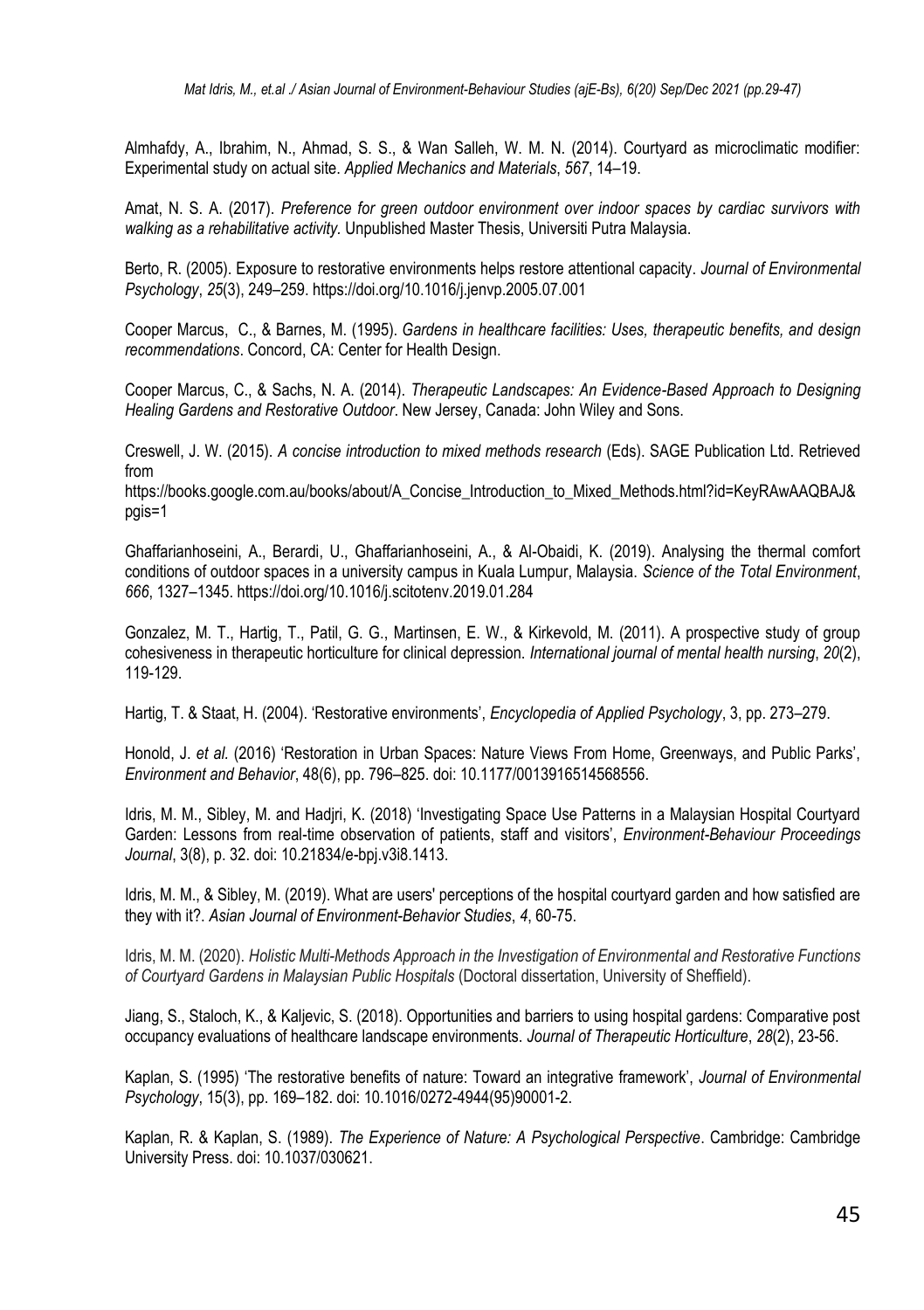Kim, W., Lim, S. K., Chung, E. J., & Woo, J. M. (2009). The effect of cognitive behavior therapy-based psychotherapy applied in a forest environment on physiological changes and remission of major depressive disorder. *Psychiatry investigation*, *6*(4), 245.

Morakinyo, T. E., Adegun, O. B., & Balogun, A. A. (2016). The effect of vegetation on indoor and outdoor thermal comfort conditions: Evidence from a microscale study of two similar urban buildings in Akure, Nigeria. *Indoor and Built Environment*, *25*(4), 603–617. https://doi.org/10.1177/1420326X14562455

Naderi, J. R., & Shin, W. H. (2008). Humane design for hospital landscapes: A case study in landscape architecture of a healing garden for nurses. *HERD: Health Environments Research & Design Journal*, *2*(1), 82-119.

Reeve, A., Nieberler-Walker, K., & Desha, C. (2017). Healing gardens in children's hospitals: Reflections on benefits, preferences and design from visitors' books. *Urban Forestry and Urban Greening*, *26*, 48–56. <https://doi.org/10.1016/j.ufug.2017.05.013>

Shashua‐Bar, L., Pearlmutter, D., & Erell, E. (2011). The influence of trees and grass on outdoor thermal comfort in a hot‐arid environment. *International journal of climatology*, *31*(10), 1498-1506.

Shukor, S., Stigsdotter, U. K., Faris, S., & Nilsson, K. (2012). A Review of Design Recommendations for Outdoor Areas at Healthcare Facilities. *Journal of Therapeutic Horticulture*, *22*(2), 32–47.

Staats, H., Kieviet, A., & Hartig, T. (2003). Where to recover from attentional fatigue: An expectancy-value analysis of environmental preference. *Journal of environmental psychology*, *23*(2), 147-157.

Taleghani, M. (2018). Outdoor thermal comfort by different heat mitigation strategies: A review. *Renewable and Sustainable Energy Reviews*, *81*, 2011–2018. https://doi.org/10.1016/j.rser.2017.06.010

Thompson, C. W., Roe, J., Aspinall, P., Mitchell, R., Clow, A., & Miller, D. (2012). More green space is linked to less stress in deprived communities: Evidence from salivary cortisol patterns. *Landscape and urban planning*, *105*(3), 221-229.

Ulrich, R. S. (1984). View through a window may influence recovery from surgery. *Science*, *224*(4647), 420-421.

Ulrich, R. S., Simons, R. F., Losito, B. D., Fiorito, E., Miles, M. A., & Zelson, M. (1991). Stress recovery during exposure to natural and urban environments. *Journal of environmental psychology*, *11*(3), 201-230.

Ulrich, R. S., Bogren, L., Gardiner, S. K., & Lundin, S. (2018). Psychiatric ward design can reduce aggressive behavior. *Journal of Environmental Psychology*, *57*, 53-66.

Ulrich, R. S., Cordoza, M., Gardiner, S. K., Manulik, B. J., Fitzpatrick, P. S., Hazen, T. M., & Perkins, R. S. (2020). ICU patient family stress recovery during breaks in a hospital garden and indoor environments. *HERD: Health Environments Research & Design Journal*, *13*(2), 83-102.

Ulrich, R. S. (1981). Natural versus urban scenes: Some psychophysiological effects. *Environment and behavior*, *13*(5), 523-556.

Ulrich, R. S. (1991, January). Effects of interior design on wellness: theory and recent scientific research. In *Journal of Health Care Interior Design: Proceedings from the... Symposium on Health Care Interior Design. Symposium on Health Care Interior Design* (Vol. 3, pp. 97-109).

Ulrich, R. S. (1999). Effects of gardens on health outcomes: Theory and research. *Healing gardens: therapeutic benefits and design recommendation*.